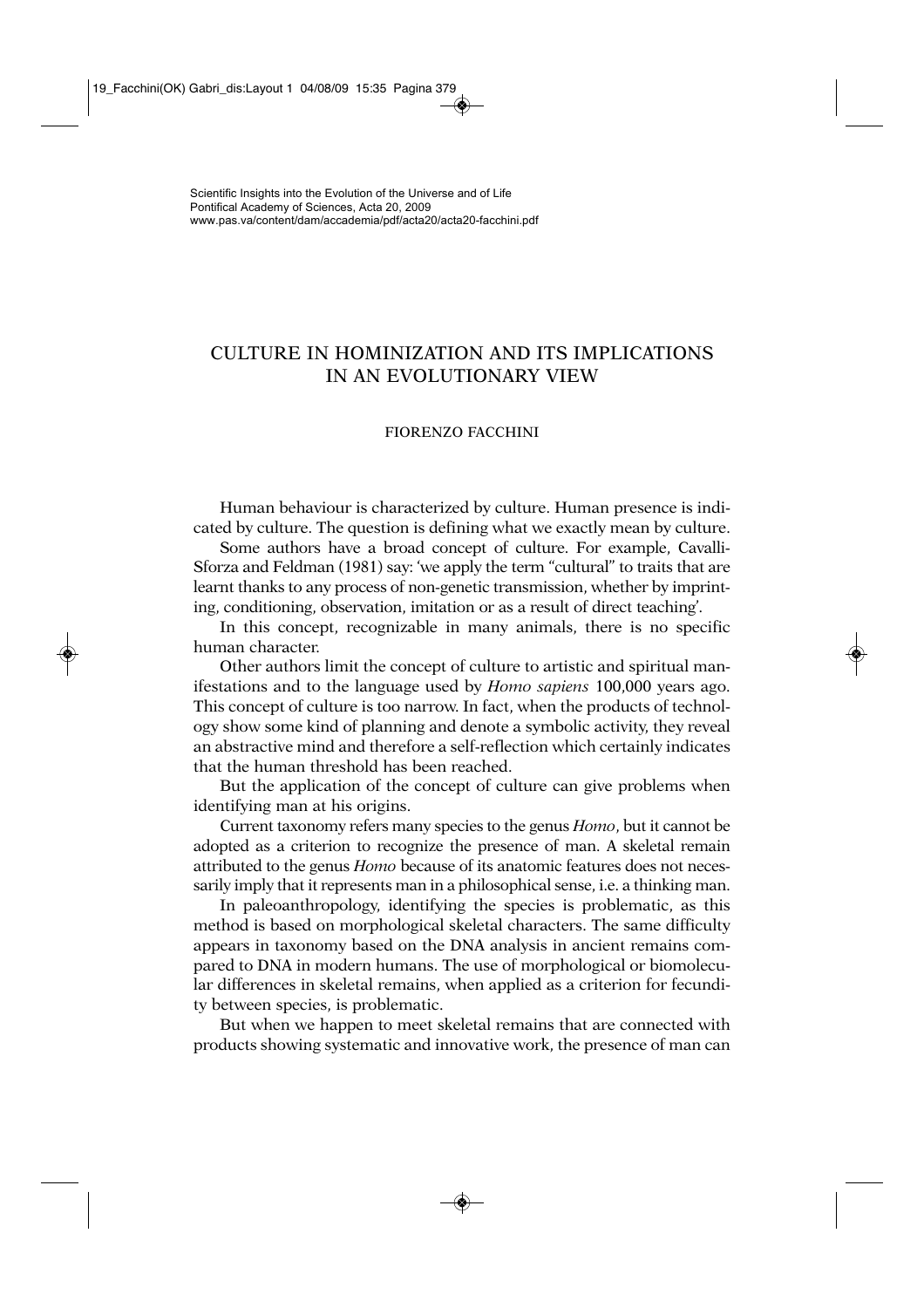be inferred, whatever morphological and evolutionary level the remains are to be referred to.

What distinguishes human technology from non-human one (as it occurs in Apes and *Australopithecus*) is the complexity of actions by means of which this technology is performed and, even more relevant, the capacity of improving and innovating technique, and the significance assumed by the products in the context of everyday life.

According to Henry Bergson (1941) 'intelligence, considered in what seems to be its original feature, is the ability to manufacture artificial objects and particularly tools to make tools and to alter them in order to vary indefinitely their production'.

Jean Piveteau (1991) says: 'The reflection that characterizes man can be defined as conscience of deferred action in making tools. It is not credible that man since his origins, could have been *faber* earlier than *sapiens*'.

Planning capacity is revealed by tool making (purpose of products, variety, progress in technology, preservation of tools), and by the organization of the territory (shelters, camps). Intentionality reveals the notion of time; the subject elaborates images of the past and projects them into a future that he is able to prefigure. In the animal world one also finds techniques (at times very complex ones), but they are regulated biologically and do not exhibit innovation and progress. They do not constitute evidence of abstract ability to project into the future. In his manifestations of intentionality, man also shows capacity of choice, self-determination and liberty, an aspect that places him on the plane of values and thus ethics.

According to Paul Ricoeur, 'symbol leads to thinking'.

Julien Ries (1993) observed that flint flaking implies experimentation, imagination, choice of material and form; he also attributes a symbolic meaning to the organization of the territory.

Symbolization is the other characteristic of human behaviour. It consists in attributing to a sign (a sound or an object) a value that goes beyond the sign itself. By means of symbolization, realizations of techniques are enriched with meaning and value. A symbolic value, i.e. a symbolic activity, can be recognized in systematic manufacture of tools, in the organization of territory, in the subsistence economy and social organization*.* Instrumental culture reveals a symbolism which we suggest to call functional, distinguishing it from the social symbolism expressed in language and from the spiritual symbolism represented by artistic and religious expressions which are not connected with subsistence strategies (Facchini, 2000).

When the tool is produced for a purpose, in a variety of forms, when it is used in a given environmental context, when it is preserved (and not only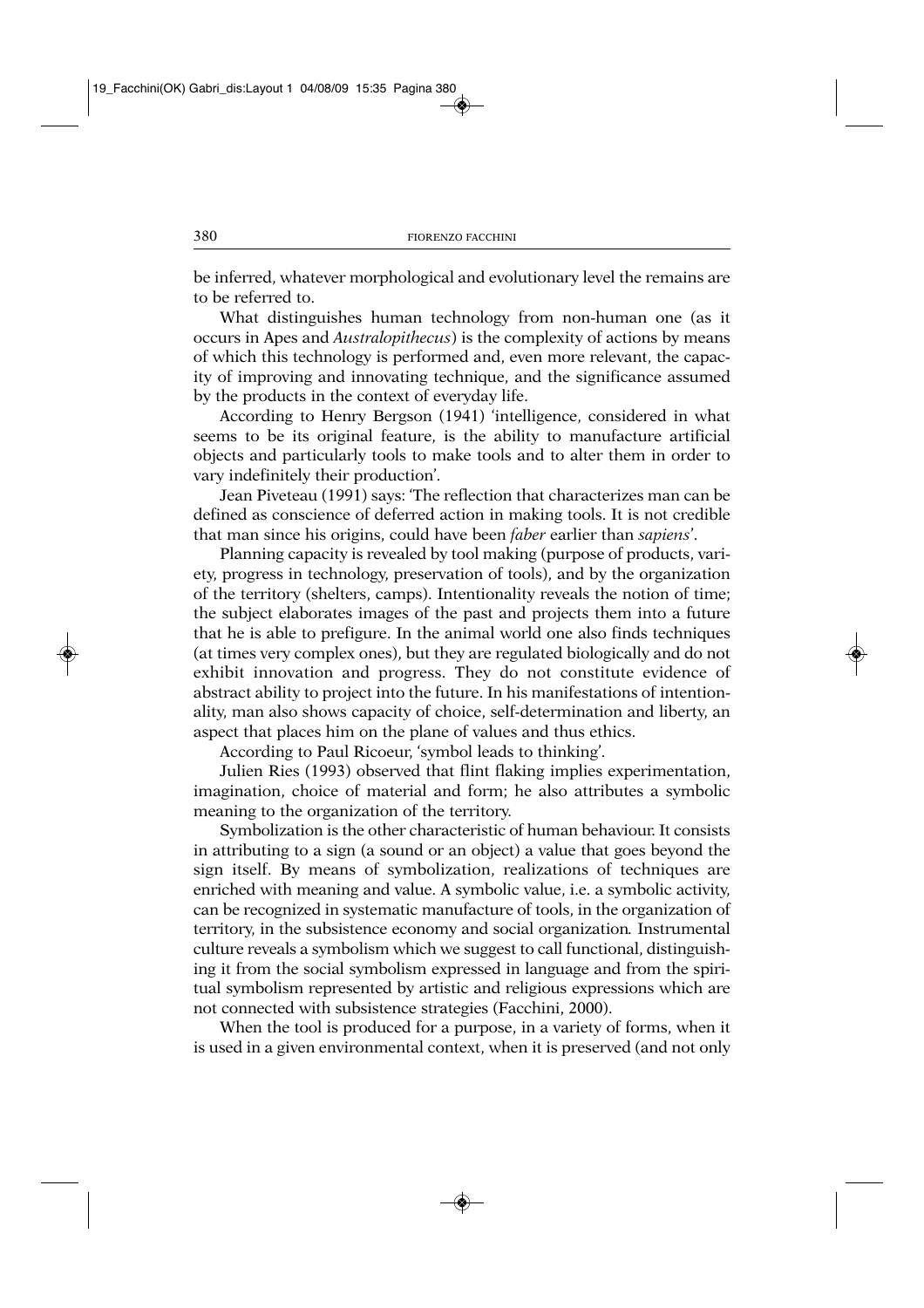used occasionally and then discarded, as in Apes), when tool making is improved in time, only then can we say that all this expresses a symbolic system of connections.

*Homo symbolicus* is such because he is human, creator of tools and of art, able to communicate his internal world in various ways.

We agree with Deacon (1997) who stated: 'The introduction of stone tools and the ecological adaptation they indicate also mark the presence of socioecological predicament that requires a symbolic solution'. Deacon defines man as symbolic species, with reference to making tools, as a system of adapting to the environment.

On the phenomenological level, culture reveals discontinuity compared with non-human forms, whatever the reason or nature of this discontinuity, because it does not follow biological laws. Culture, although related to the biological sphere, is characterized as extra-biological or meta-biological, in the sense that it achieves a transcendence with respect to purely biological laws or modalities of behaviour. In fact, even when it has some relationship with biological needs, culture occurs outside of any biological or behavioural determinism and, as mentioned above, is a sign of liberty and self-determination. This is particularly evident in the manifestations of spiritual and social symbolism.

According to Dobzhansky (1969), in the evolutionary history of life there have been two great moments of crisis. As a consequence of this, although the organization laws and modalities of the previous phase were conserved, there was an advancement beyond the previous organization to a new level. The author proposes to call these moments 'evolutionary transcendence'. A first transcendence was the passage from non-life to life. The laws of chemistry are not broken, but an organizational modality and a relationship with the environment are established: 'cosmic evolution transcended itself giving birth to life'. A second moment of transcendence was the appearance of man: 'biological evolution transcended itself giving rise to man'. The laws regulating living beings were not cancelled, but the organizational modalities of human society are set on another plane.

Ayala (2007) agrees with the previous statement and observes that moral behaviour is a biological attribute of *Homo sapiens*, but moral codes are not products of biological evolution, but of a cultural evolution.

When recognizing such discontinuity even in the simplest technological manifestations, it becomes difficult to identify the humans in the real sense of the word. This is an open problem in Paleoanthropology. In our opinion planning capacity and symbolism have been typically human since the origins of man, whatever their manifestations and the morphological level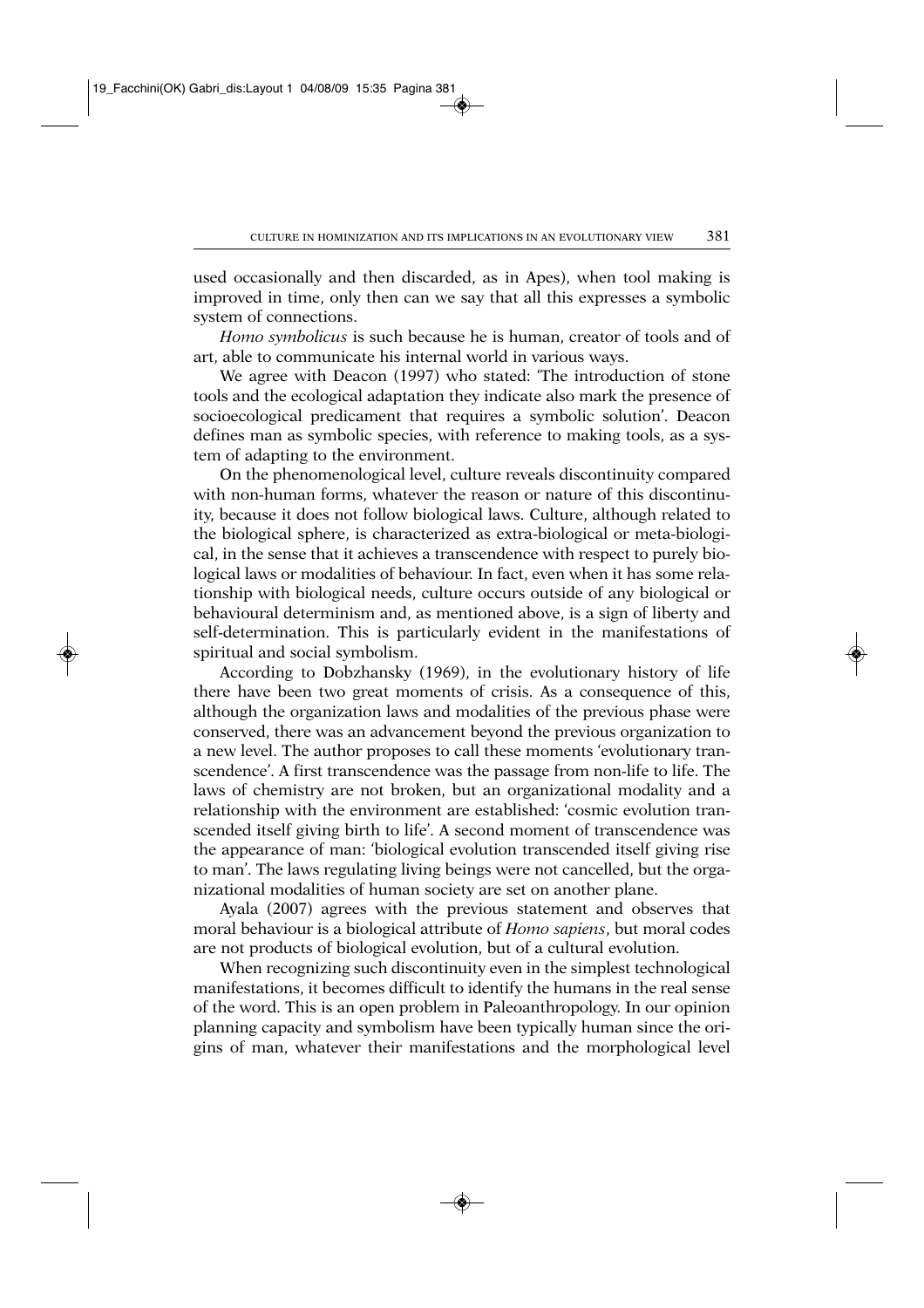may be. Still, attitude towards culture can be recognized even out of its simplest expressions, starting from pebble culture.

With the passing of time cultural manifestations become more and more meaningful and therefore human attribution turns out to be easier (acheulean culture with befaces of the Lower Paleolithic, hunt organization, leptolithic culture of the Upper Paleolithic, artistic, aesthetic, religious manifestations). Innovation and intentional transmission for learning are fundamental in this respect.

If we want to represent culture development by a Cartesian coordinate diagram, it can be represented by segments of straight lines moving from the origin with a very small slope, but with the passing of time the distance of the segments of straight lines from the abscissa axis notably increases (Fig. 1).



cultural innovations

Figure 1. Hypothesis of graphic representation of the development of culture. In abscissa there is the time in logarithmic scale; in ordinate the quantification of cultural innovations. A greater distance from the abscissa axis, denotes a greater importance. The slope of the segments of straight lines is assumed to be constant.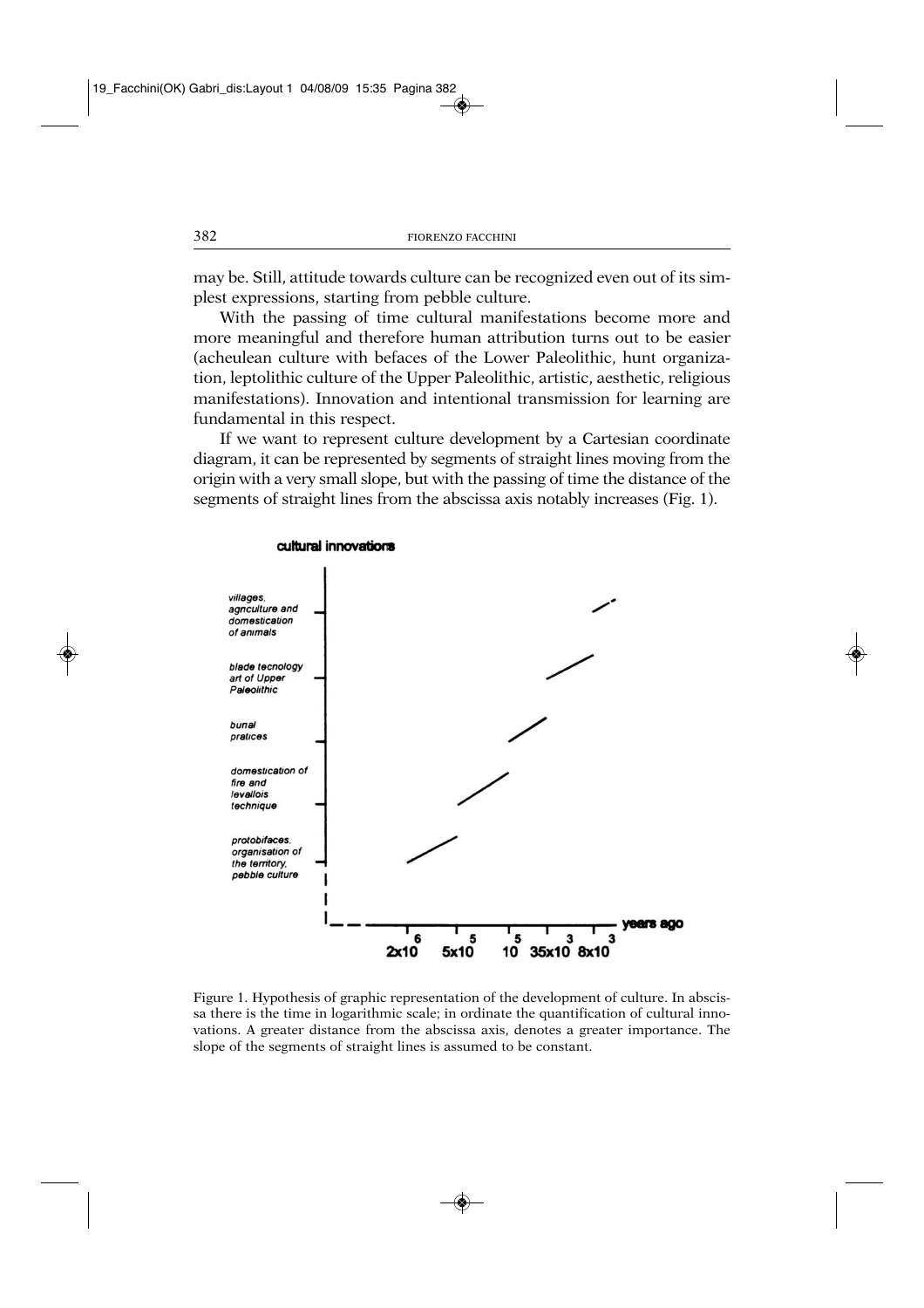#### DIFFERENT IMPLICATIONS

The implications of culture in an evolutionary view can be recognized at different levels, which are interconnected.

## a) *At paleoanthropological level*

Cognitive capacities disclosed by culture are to be related to brain development. Cerebralization characterizes the evolutionary trend in the Hominoid and among them, in the Hominids and in the human line that is more and more cerebralized starting from the *Homo habilis/rudolfensis*. The process of cerebralization is a privileged direction in evolution according to many Authors (Piveteau, Dobzhansky, Teilhard de Chardin, etc).

While there are no doubts about the cerebral development in man, the factors which made it possible are still unknown. Genetic factors are usually mentioned, like e.g. the influence of a meat diet and of food cooking, but a correlation has been prospected also with tool making and with technological development. A material culture would have favoured the increase in brain size, according to the auto-catalysis model (Lancaster, 1967; Blurton Jones, 1980; Tobias, 1981). Natural selection would have rewarded Hominids more capable of technical operations because more endowed on the cerebral level. Importance of social organization and of cooperation in order to achieve a greater success is recognized (Lovejoy, 1981; Blumenberg, 1983). Man developed himself by means of culture, in a kind of crossed catalysis (Tobias, 1971; Eccles, 1981).

From a paleoanthropological point of view, a coexistence of biological evolution and cultural evolution is admissible. However, their rhythms are different: biological evolution is quicker in the long periods of Low and Middle Pleistocene, while cultural evolution is quicker in the Upper Pleistocene, in which somatic evolution slows down (Fig. 2, see p. 612).

### b) *At evolutive level*

Culture enters in the mechanism of the evolution of the species. In fact, by means of culture man adapts himself to his environment and adapts the environment to himself. We must admit a differentiation and isolation from non-human relatives. Moreover cultural adaptation reduces natural selection in man. This can stop or prevent the process of isolation which is necessary to speciation, even if morphological differentiation does not cease.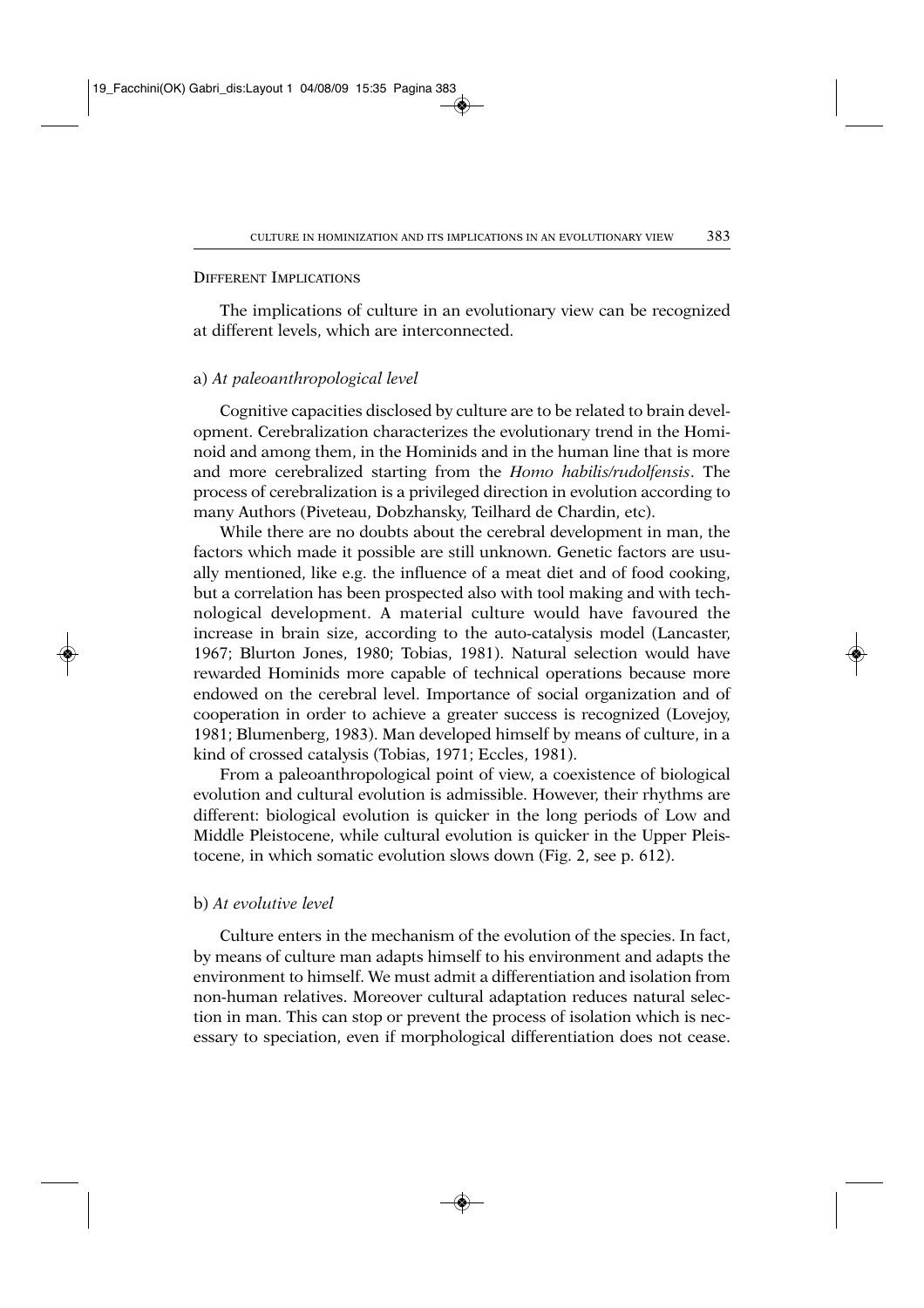We know of a microevolution in the population genetics and this can be admitted in human populations too. This can explain the difficulty in identifying the species in hominization. According to some Authors (e.g. Ferembach, Jelinek, Coppens, etc.) it would be better to speak of morphological grades or steps, rather than of species.

In paleoanthropology human species are only supposed, on the basis of morphological and ecological characters, not demonstrated (see Facchini, 2006).

#### c) *At ecological level*

Culture characterises the relation between man and environment, both from the structural and the functional viewpoint, and in this way it is linked to the concept of ecological niche of the species. The ecological niche is not to be intended as a habitat, but as 'the functional state of an organism within his community' (Elton, 1927).

In more recent literature the functional relation of species with the environment, seen as different from the habitat, is emphasized. 'In order to study organisms, knowledge of the habitat is just the beginning. To assess the state of an organism within his natural community, one should be able to know his activities, especially the way in which he feeds himself, his sources of energy' (Odum, 1971). According to Colinvaux (1982) the ecological niche is defined as 'the set of abilities to make use of resources, to survive risks and contentions, which is connected with a corresponding set of exigencies'.

And since, in the human species, culture is what characterizes the structural and functional adaptation to the environment, it may be stated that culture is the 'ecological niche' of man (Facchini, 1988, 2001)(Fig. 3 see p. 613).

This can explain the wide diffusion of man in the world. Man is an ecumenical species.

#### d) *At phenomenological level*

Discontinuity expressed by culture implies not only a difference with respect to the rules and properties of animals, but it also points out a new modality of behaviour expressed by planning capacity and by symbolism. Symbolic language is peculiar of man. Freedom is a property of man. These are to be considered extra-biologic properties and they are documented by products of technology too. Man shows subjective conscience and self-deter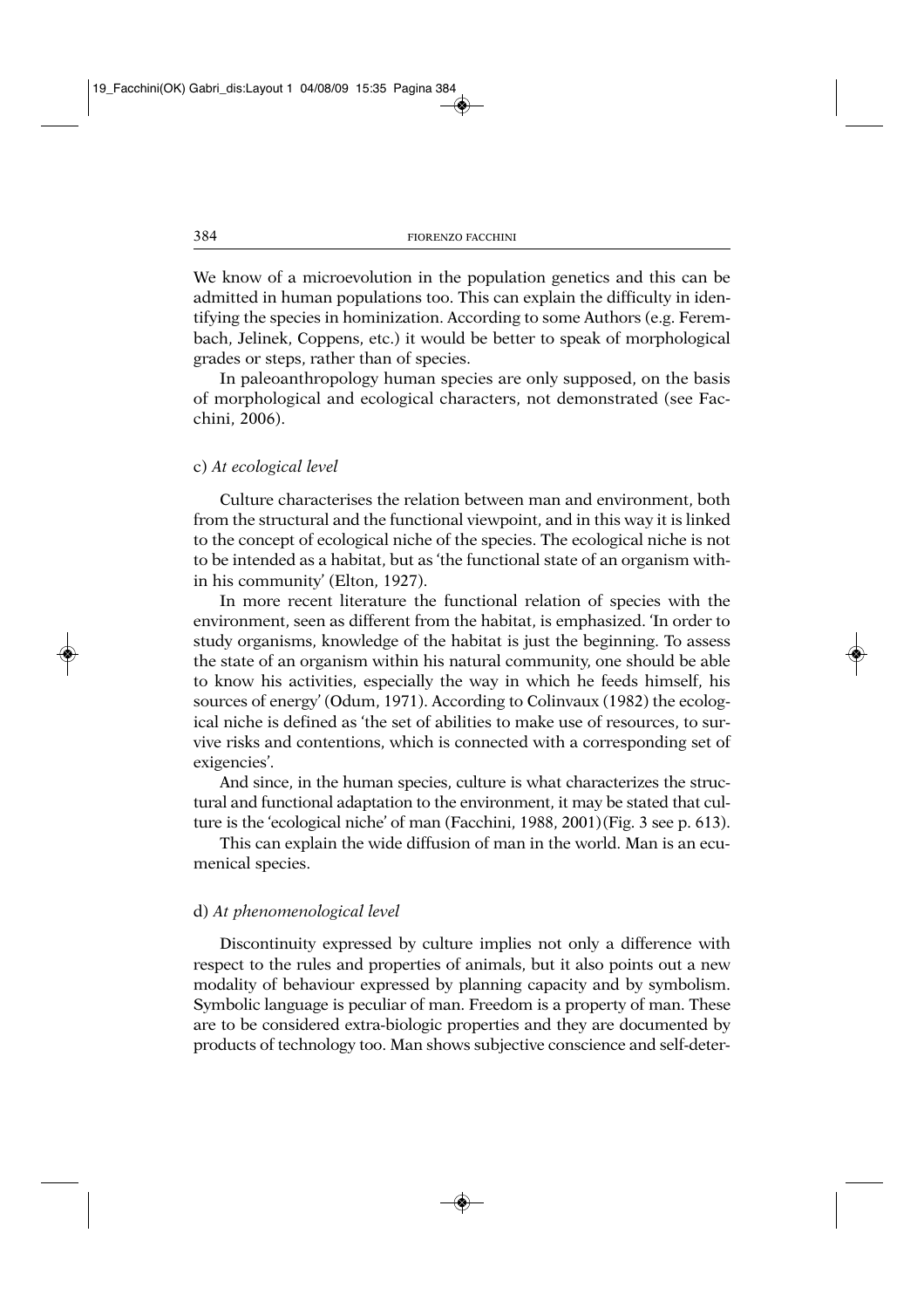mination, which contribute to determine his behaviour. They are signs of transcendence and express a phenomenological discontinuity.

The activity that man performs by means of culture (including instrumental culture) is external to fixed and constant biological schemes, is performed freely with ever innovative modalities based on individual experience, and is able to counteract natural selection. This is an absolute novelty in the history of life. In this regard the human species represents a paradox on the evolutionary plan: natural selection has produced a being capable of opposing it by a modality that no longer falls within the natural game of the competition of living beings with the environment. This is a unique case in the world of living beings, one can say an anomaly, explainable by the intervention of culture, a factor not to be found in other species.

## g) *At cosmological level*

Some authors (Barrow and Tipler, 1986) proposed the Anthropic principle. On the basis of this principle astronomic constants turn out to be formed in order to let intelligent observers appear (strong expression of the Anthropic principle) or are such that they permit intelligent observers to be developed (weak expression).

At this regard Nicolò Dalla Porta and Secco (1991) observed that the strong principle is not demonstrable and that the weak one seems to assume more a character of ascertainment than of a proof.

Indeed, development of intelligent life is related to conditions that have actually taken place in the history of the planet, and of life on Earth, and in the whole cosmic and biologic evolution that predates man. This gives a new meaning to all reality. The Anthropic principle could be considered from another viewpoint. 'Our purpose, seen in hindsight, is attached to the purpose of the whole living world, in which it seems we are allowed to consider our appearance as a particular purpose', which is made possible by cosmological evolution (Leclerc, 2008).

However, beyond the problems raised by the Anthropic principle, through the thought and conscience of man, the entire universe is thought and becomes conscious.

## f) *At philosophical level*

As pointed out above, Dobzhansky sees in the apparition of man a second form of transcendence in the history of life. Concerning the explanation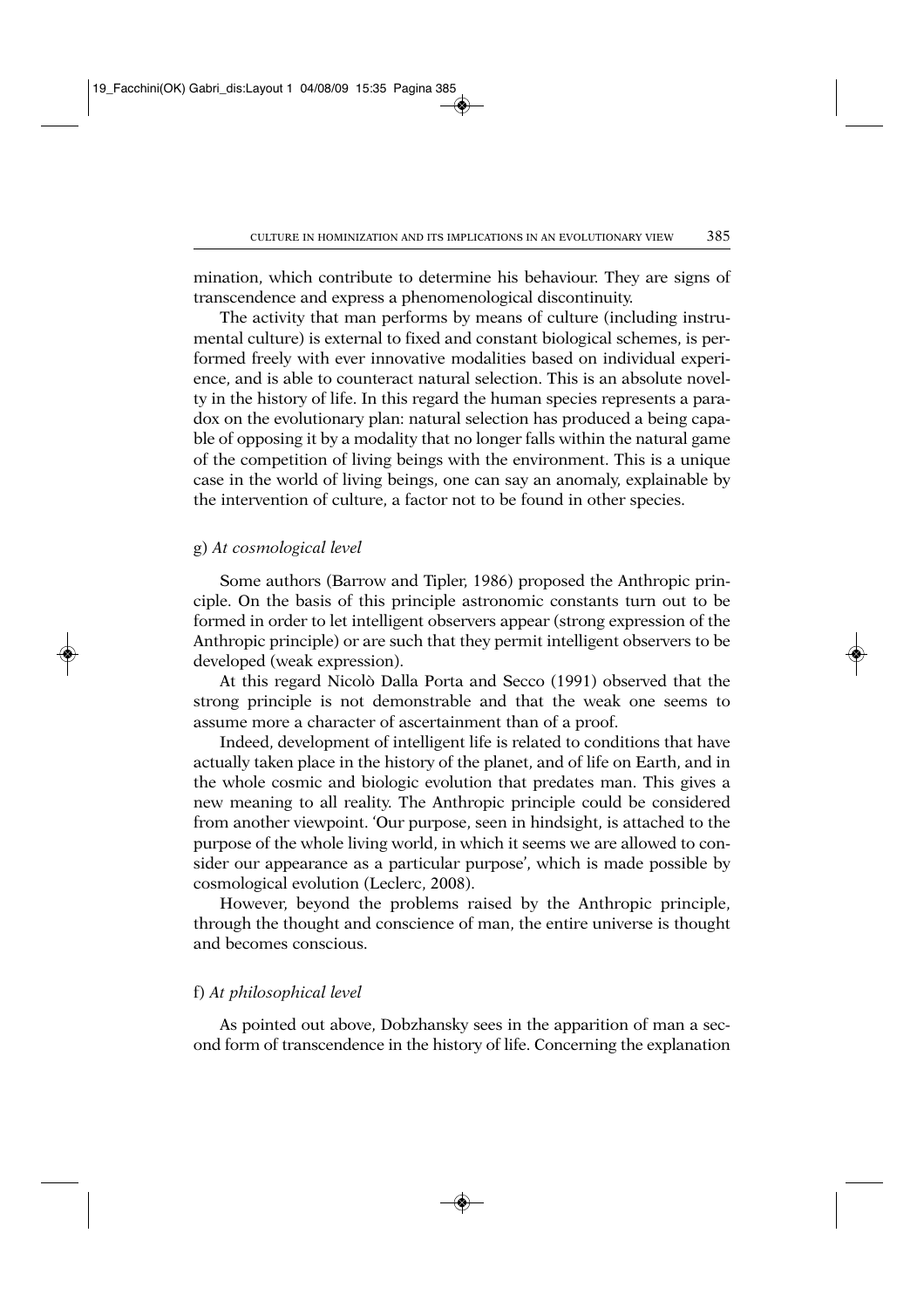of the nature of this transcendence and its causes it is necessary to move beyond the phenomenological aspects into a purely philosophical plane.

The nature of discontinuity, represented by abstractive intelligence, selfawareness, symbolic communication and language, gratuitousness and freedom, all of which cannot be reduced to purely biological activities, introduces into the picture the spiritual dimension. If matter becomes thinking (Coppens, 2006), one can speak of a qualitative difference in comparison with animals, not of a difference of grade, as affirmed by Darwin (1871), according to whom 'the difference in mind between man and the higher animals, great as it is, certainly is one of degree and not of kind'.

The creation of the spirit is outside the realm of empirical evidences and can be dealt with only at the philosophical level whether we are talking about human phylogenesis or ontogenesis. The discontinuity that can be observed on the phenomenological level may be interpreted as a transcendence at the philosophical or ontological level

John Paul II so describes man's appearance: 'With man we find ourselves in the presence of an ontological difference, one ontological leap, one could say' (*Message to the Pontifical Academy of Sciences, 22 October 1996;* in *Papal Addresses to the Pontifical Academy of Sciences 1917-200*2, p. 373; Vatican City, 2003). If discontinuity is observed in a long time at the phenomenological level, at the philosophical level this discontinuity must be radical, no matter what its cultural expressions are, because the spirit cannot come out of living matter. As the Pope remarked: 'Theories of evolution which, in accordance with the philosophies inspiring them, consider the mind as emerging from the forces of living matter, or as a mere epiphenomenon of this matter, are incompatible with the truth about man' (*ibid.*).

In the address to the Plenary Session of the Pontifical Academy of Sciences (31 Oct. 2008) Benedict XVI reaffirmed 'that every spiritual soul is created immediately by God – it is not "produced" by parents – and also that is immortal' (*Catechism of the Catholic Church*, 366).

We can assume that the will of the Creator includes, at a certain moment of the evolutionary process, a corporeity enriched by spirit, not in the sense of an entity which is added to another one, almost placed on or beside it, but which, starting from a certain moment, exists inside the other one, as and when it is wanted by God, in a way similar to what happens in human ontogenesis. All this for ontological reasons, not for biological reasons, if we recognize the presence of the spirit in man. The analogy with ontogenesis is present also in the quoted address of Pope Benedict to the Academy.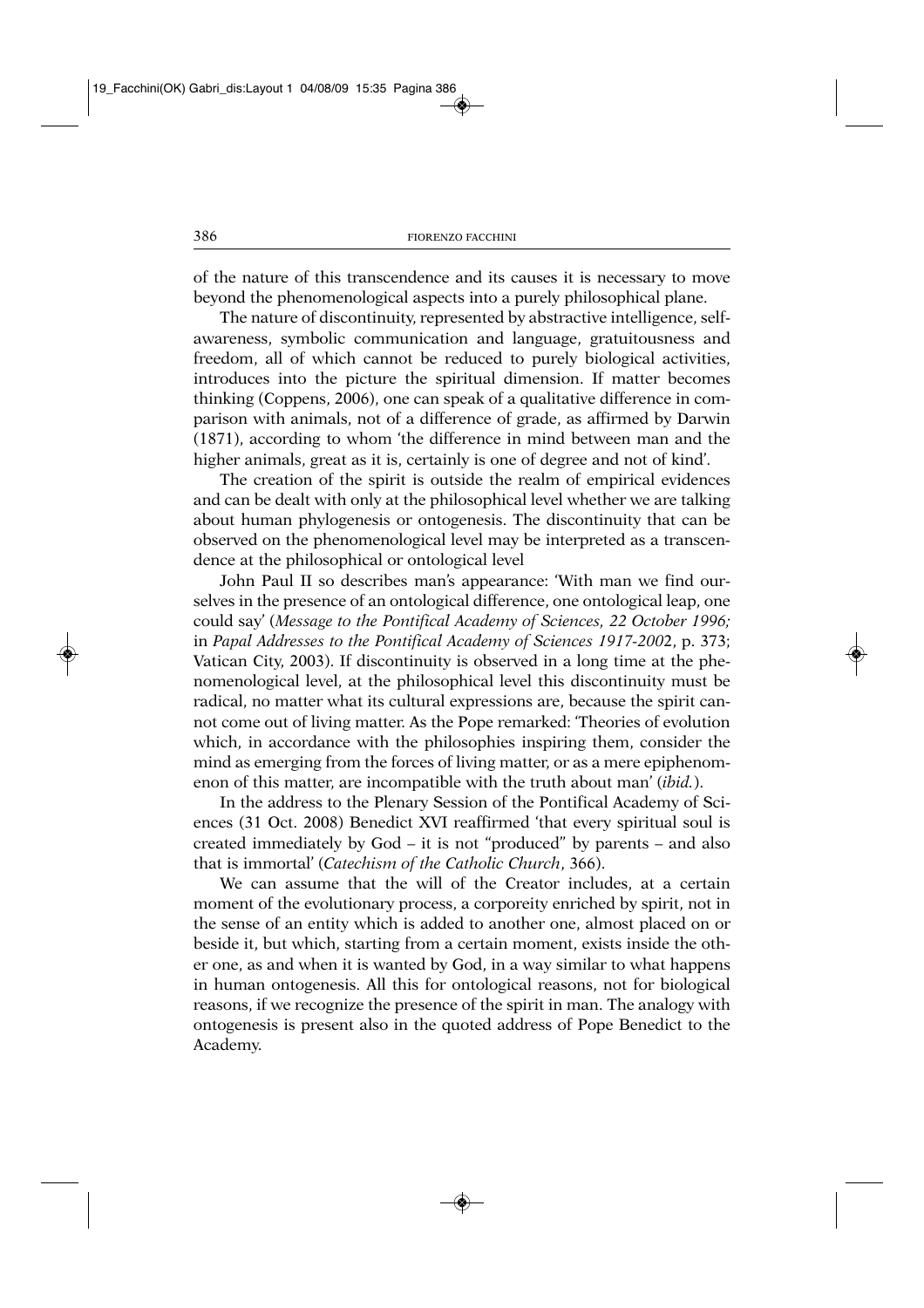There cannot be any form of intermediate psychism which would be only partially human, as Maritain noted. But there may have been intermediate forms of animal psychism between the human one and that of the apes, as it is right to think about the *Australopithecus* (overdeveloped animals, according to Maritain, 1973).

Nevertheless, the exact moment of passage into the spiritual realm, i.e. when the hominid becomes aware of himself, cannot be represented by scientific methods or our imagination, as remarked by John Paul II.

The obscurity in representing the appearance of the spiritual dimension is similar to what happens in ontogenesis.

The Creator's will was accomplished without mediation of material agents in the first humans and continues in every human being, even if with the collaboration of parents.

Cultural manifestations cannot help in determining the exact moment of the achievement of the human threshold, but only can help in stating if that threshold can be considered as reached.

# g) *At moral and ethic-social level*

We can point out another expression of transcendence in man: the wealth of values and meaning, unrelated to biological needs, that can be found in the responses man is capable of eliciting for biological needs; the same applies to human behaviours not directly related to the biological sphere, e.g. manifestations of spiritual symbolism. Man is able to internalize the responses to biological needs by attributing to them different values, related to the internal world of the person or to the social sphere.

If one looks at the manifestations of spiritual symbolism (art, religion, gratuitousness) the transcendent nature of man is even more evident.

Connected with cultural attitude and freedom is ethical behaviour, which requires the ability to recognize certain values and to choose freely.

According to Ayala (1987) three conditions are necessary for an ethical behaviour: a) the ability to foresee the consequences of one's own actions; b) the ability to make value judgments; c) the ability to choose between series of alternatives actions.

Following this line of reasoning we can state that the connection between means and ends can be detected in the ability to construct tools. The variety of technological products shows a freedom of choices.

As we remarked, cultural behaviour reveals ability for abstraction and not a stereotyped or automatic technological behaviour since the earliest stages of mankind.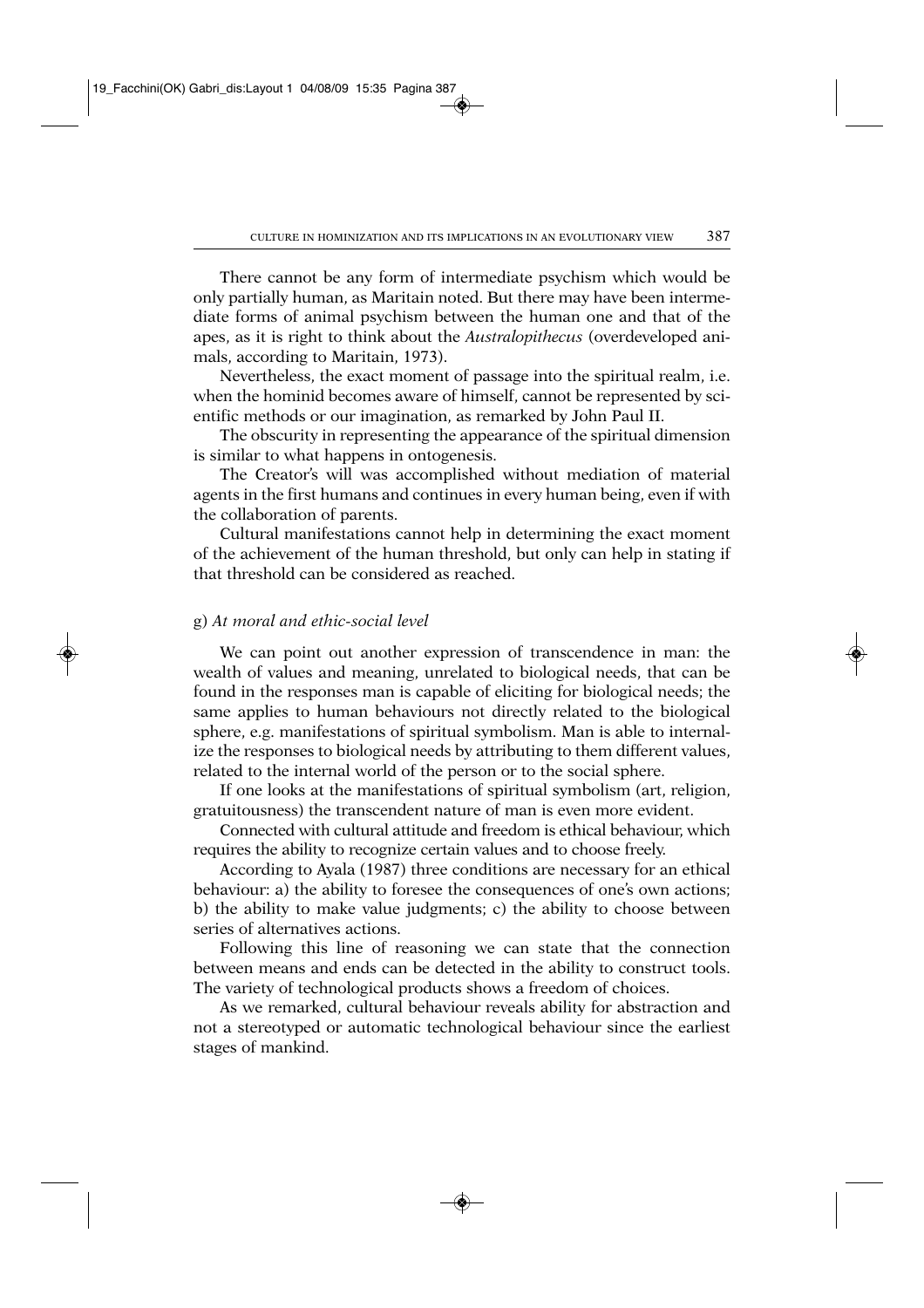The capacity for planning and symbolic activity is revealed by the products of technology, as we pointed out in the first considerations.

Very important and significant were the different forms of cooperation in the life strategies of prehistoric man, among then we must stress gratuitous behaviour.

Spiritual symbolism is recognized in particular rituals of the early Paleolithic and in the burials or decorations of the last hundred thousand years.

All this attests to freedom and capacity of values that are at the basis of the ethical behaviour connected with cultural attitude and are evident in modern humans, but must be supposed also in prehistoric man.

In conclusion we must point out the uniqueness of the human being in the living world for his cognitive activity, for his ability to ask questions about himself, his past and future, for his freedom.

During hominization, culture starts a process of humanization, defined as 'the way in which man, after appearing in the centre of nature, starts marking it with his presence' (Martelet, 1998).

It is a process that starts with the beginnings of humankind, but lasts in time, and is characterized by a growth of culture. Man, through technology and the development of symbolic systems of communication, builds a life environment that is increasingly marked by his presence.

In other terms, culture influences the environment, adapts it better to humans, increases cooperation, improves welfare.

Teilhard de Chardin speaks of a process of 'planetization' referring to the increase in socialization and relationships among the people. The process of globalization characteristic of present day humankind can be viewed in this perspective.

Even taking in account a lot of contradictions, human history is marked by a general progress of culture. It is marked by a growth of humanization, i.e. of the ability to influence nature, in order to make it more suitable to the development of humankind.

But freedom brings into the picture the responsibility of man regarding the use of technology in order to build his future. The building of the future is exposed to the risks arising from a bad use of science and technology.

We cannot disregard the severe and numerous problems regarding the relation of man with the environment, the concrete possibilities of destroying nature, and the contradictions and conflicts that mark the history of humankind and that can reach a planetary level. We cannot be silent about the risks of a de-humanization.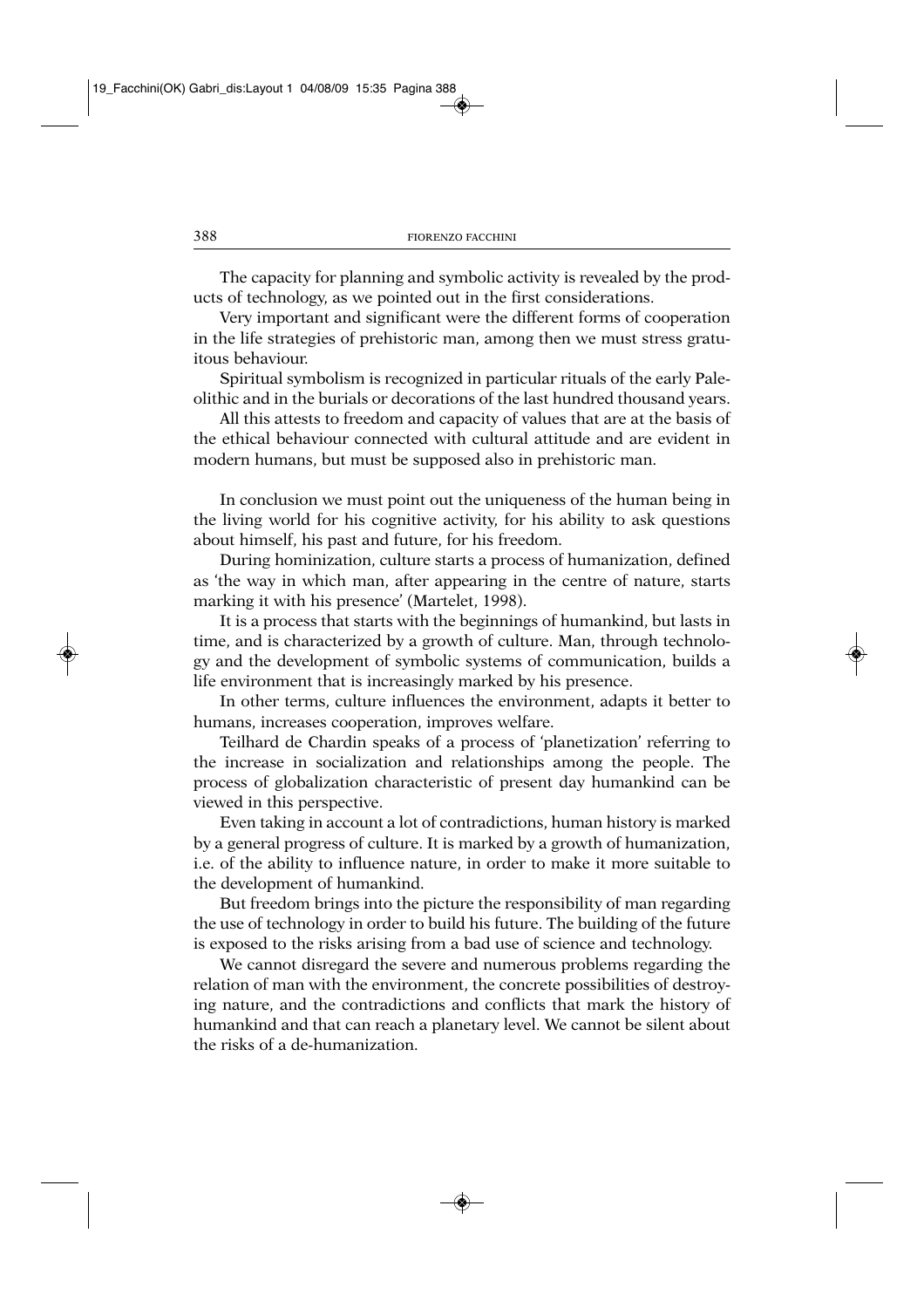New scenarios seem to open up with the development of biomechanics and of genetical engineering. I am referring in particular to intervention related to personality, e.g. the ones operating on cerebral areas. Androids are being introduced in the picture, as a kind of hybridizing between human brain and computers, that could be possible thanks to genetic engineering practices and cybernetics. Even a meta-anthropos, a term whose meaning is not well defined, seems to be in the realm of possibilities.

According to Morin (2001), 'Man too *sapiens* becomes ipso facto *demens*'. Would it be a dramatic change in the course of the human evolution?

#### BIBLIOGRAPHY

- Ayala F.J., 1998, *'*Biology precedes, culture transcends: an evolutionarist's view on human nature'*, Zygon*, 33, 4, 507-523.
- Ayala F.J., 2007, *Darwin's Gift to Science and Religion*, Joseph Henry Press, Washington, D.C.
- Barrow J.D., Tipler F., 1986, *The Anthropic Cosmological Principle,* Oxford University Press, New York.
- Bergson H., 1941, *L'évolution créatrice,* Presses universitaires de France, Paris.

Blumenberg B., 1983, 'The evolution of the Advanced Hominid Brain'*, Current Anthropology*, 24, 5, 589-623.

- Blurton-Jones N. (a cura di), 1980, *Il comportamento del bambino. Studi etologici*, La Nuova Italia, Firenze.
- Cavalli-Sforza L., Feldman M.W., 1981, *Cultural transmission and evolution*. Princeton Univerity Press, Princeton.
- Colinvaux P.A., 1982, 'Towards a theory of history fitness, niche and clutch of Homo sapiens'*, J. Ecol.*, 70, 393-412.
- Coppens Y., 2006, *Histoire de l'homme et changements climatiques,* Fayard, Paris,
- Dalla Porta N., Secco L., 1991, 'Il principio antropico in fisica e cosmologia'*, Il Futuro dell'uomo*, 18, 2, 61-110.
- Deacon T., 1997, *The symbolic species. The coevolution of language and the human brain,* Allen Lane, The Pinguin Press.
- Dobzhansky Th., 1967, *The Biology of Ultimate Concern,* The American Library, New York.
- Dobzhansky Th., Boesiger E., 1983, *Human culture. A moment in evolution* (edited and completed by B. Wallace), Columbia University Press.
- Eccles J.C., 1981, *Il mistero Uomo,* Il Saggiatore, Milano (it. trans. *The human mystery,* Springer Verlag, Berlin-Heidelberg, 1979).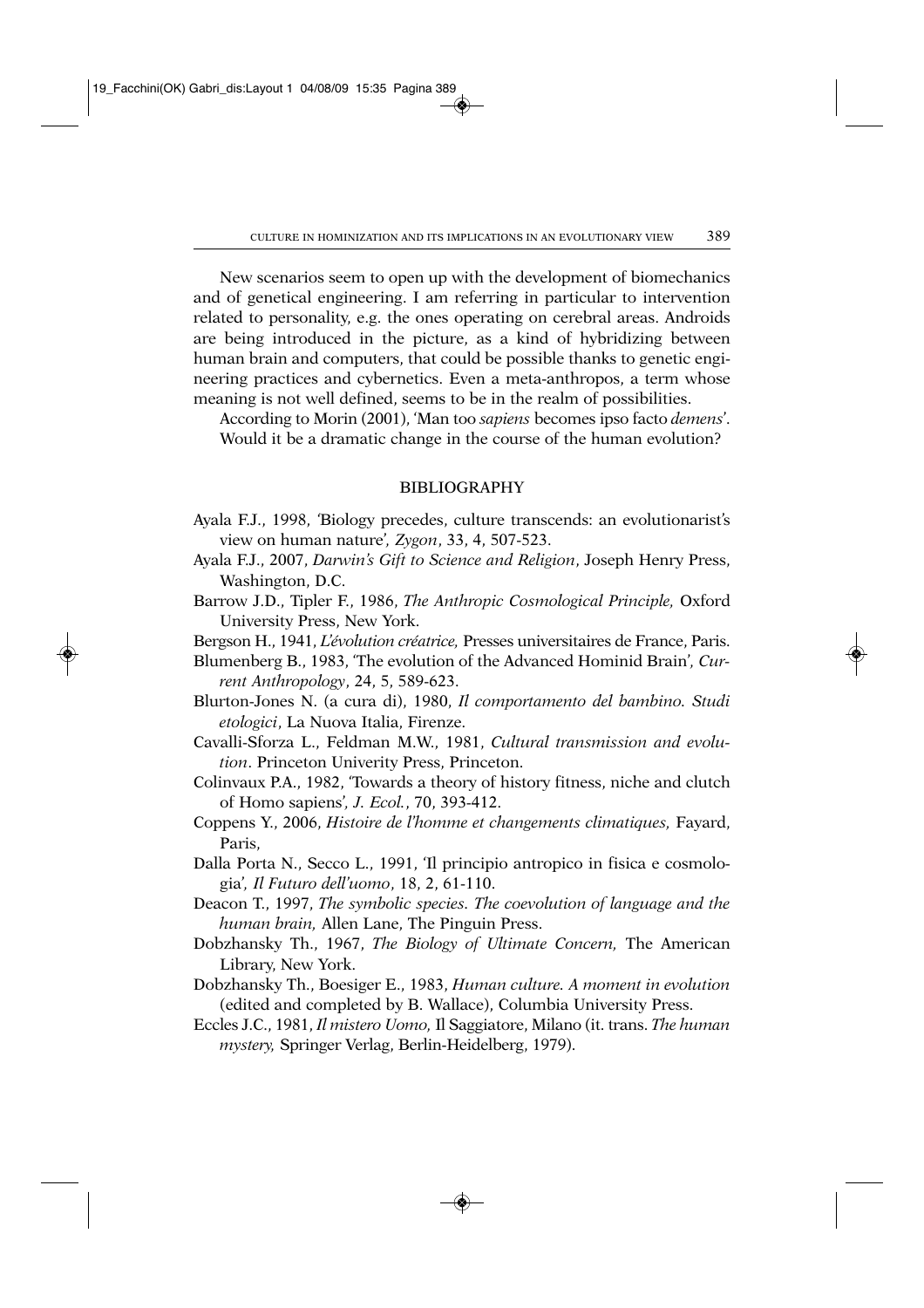- Eccles J.C., 1989, *Evolution of the Brain: Creation of the Self,* Routledge, London and New York.
- Elton C., 1927, *Animal Ecology,* New York, McMillan.
- Facchini F., 1988, 'Culture et spéciation dans la phylogènése humaine'*, C.R. Acad. Sci. Paris*, 307 (II), 1573-1576.
- Facchini F., 1993, 'La culture dans l'évolution humaine*,* La Vie des Sciences', *C. Rend. Acad. Sci. Paris*, 10, 1, 51-66.
- Facchini F., 1999, 'Planning and symbolism as survival strategies'*.* In *Hominid evolution. Lifestyle and survival strategies.* (ed. by Ullrich H.), Ed. Archaea, Gelsen-Kirchen/Schwelm.
- Facchini F., 2000, 'Symbolism in Prehistoric Man', *Coll. Antropol*., 24, 2, 541-553.
- Facchini F., 2006, 'Culture, Speciation and the Genus Homo in Early Humans'*, Human Evolution*, 21, 51-57.
- Ferembach D., 1986, 'Conclusions'*.* In Ferembach D. (sous la direction). *Les processus de l'hominisation,* CNRS, Paris, 357-366*.*
- Jelinek K., 1981, *Was Homo erectus already sapiens?* In Ferembach D. (sous la direction), *Les processus de l'hominisation,* CNRS, Paris, 85-90.
- Lovejoy C.O., 1981, 'The Origin of Man', *Science*, 211, 341-350.
- Lancaster J., 1967, 'The dynamics of tool using behaviour'*, Amer. Anthropol.*, 70, 56-66.
- Leclerc M., 2008, 'L'unità finale del cosmo e la teleologia', in *Fede, cultura e Scienza* (a cura di M. Mantovani e M. Amerise), 235-248, Libreria Editrice Vaticana, Città del Vaticano.
- Maritain J., 1973, *Approches sans entraves,* Fayard, Paris.
- Martelet G., 1998, *Evolution et Création, T. 1,* Les Editions Mediaspaul, Montreal, Les Editions du Cerf, Paris.
- Morin E., 2001, *L'identité humaine.* Seuil, Paris.
- Odum E.P., 1983, *Basic Ecology,* CBS College Publishing (it. trans. *Basi di Ecologia*, 1988, Piccin, Padova).
- Piveteau J., 1991, *L'Apparition de l'homme,* O.E.I.L., Paris.
- Ricoeur P., 1960, *La symbolique du mal,* Aubier, Paris.
- Ricoeur P., 1959, 'Le symbole donne à penser', in *Esprit*, 7-8, Juillet-Aout.

Ries J., 1993, *Le Religioni,,* Jaca Book, Milano.

- Teilhard De Chardin P., *Le phénomène humain,* Seuil, Paris, 1955.
- Teilhard De Chardin P., *La vision du Passé,* Seuil, Paris, 1956.
- Tobias Ph., 1971, *The brain in Hominid evolution,* New York, Columbia University Press.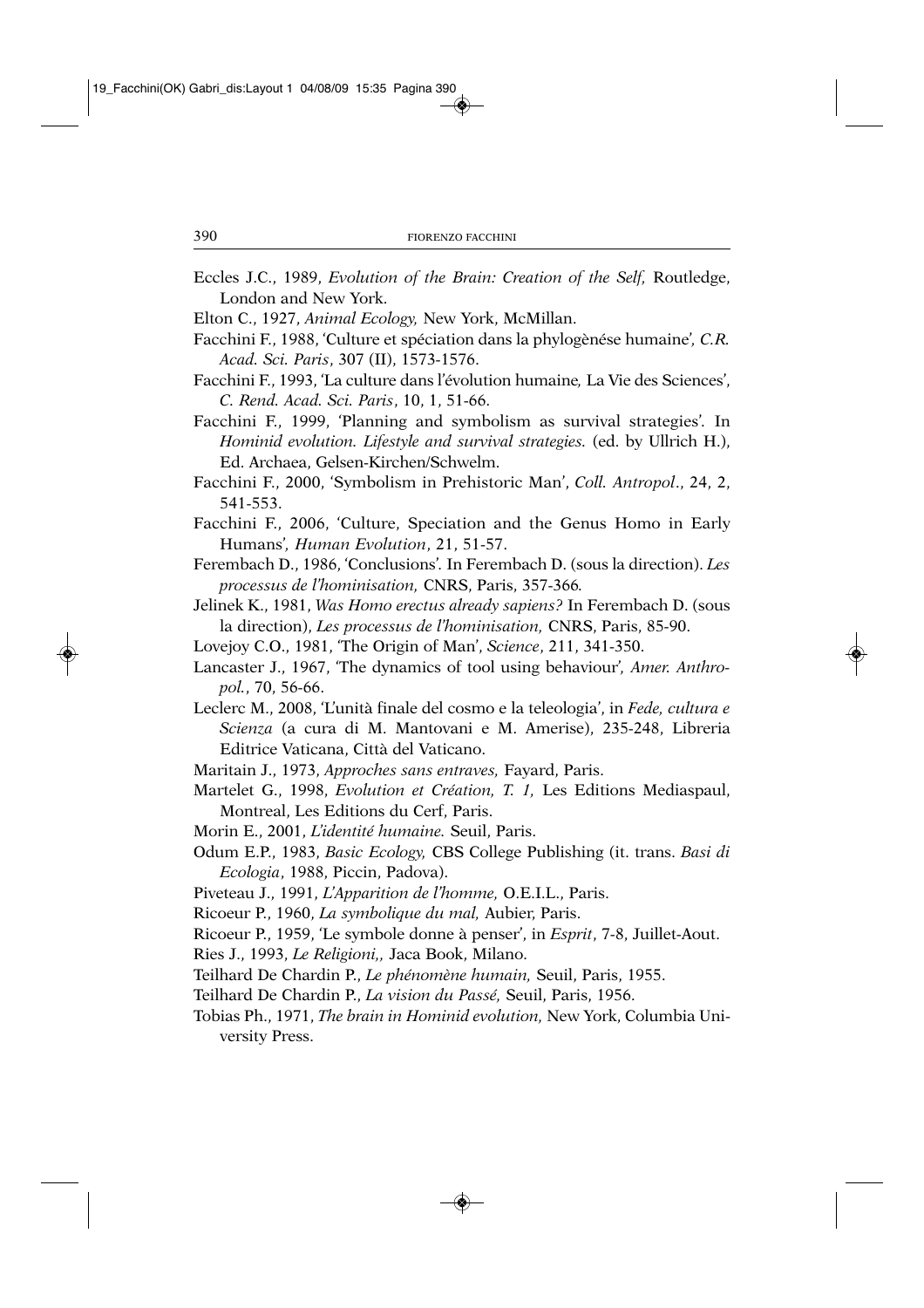- Tobias Ph., 1984, *Recent advances in the Evolution of Primates,* Pontificia Academia Scientiarum, Città del Vaticano.
- Tobias Ph., 1987, 'The brain of Homo habilis: a new level of organization in cerebral evolution'*, Journ. Hum Evol*.,16, 7-8, 741-761.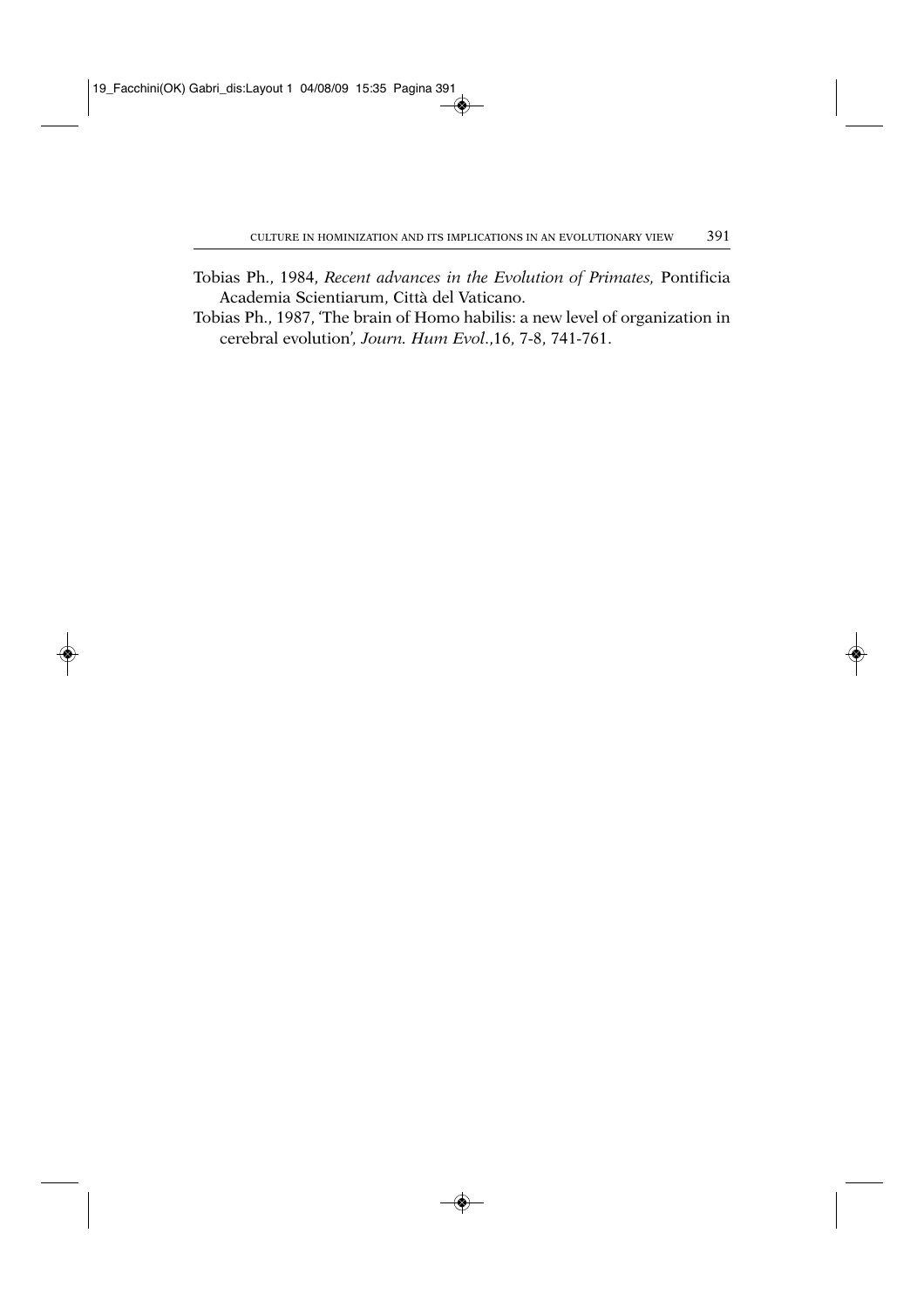

Figure 2. Hypothesis of graphic representation of cultural and biological evolution.